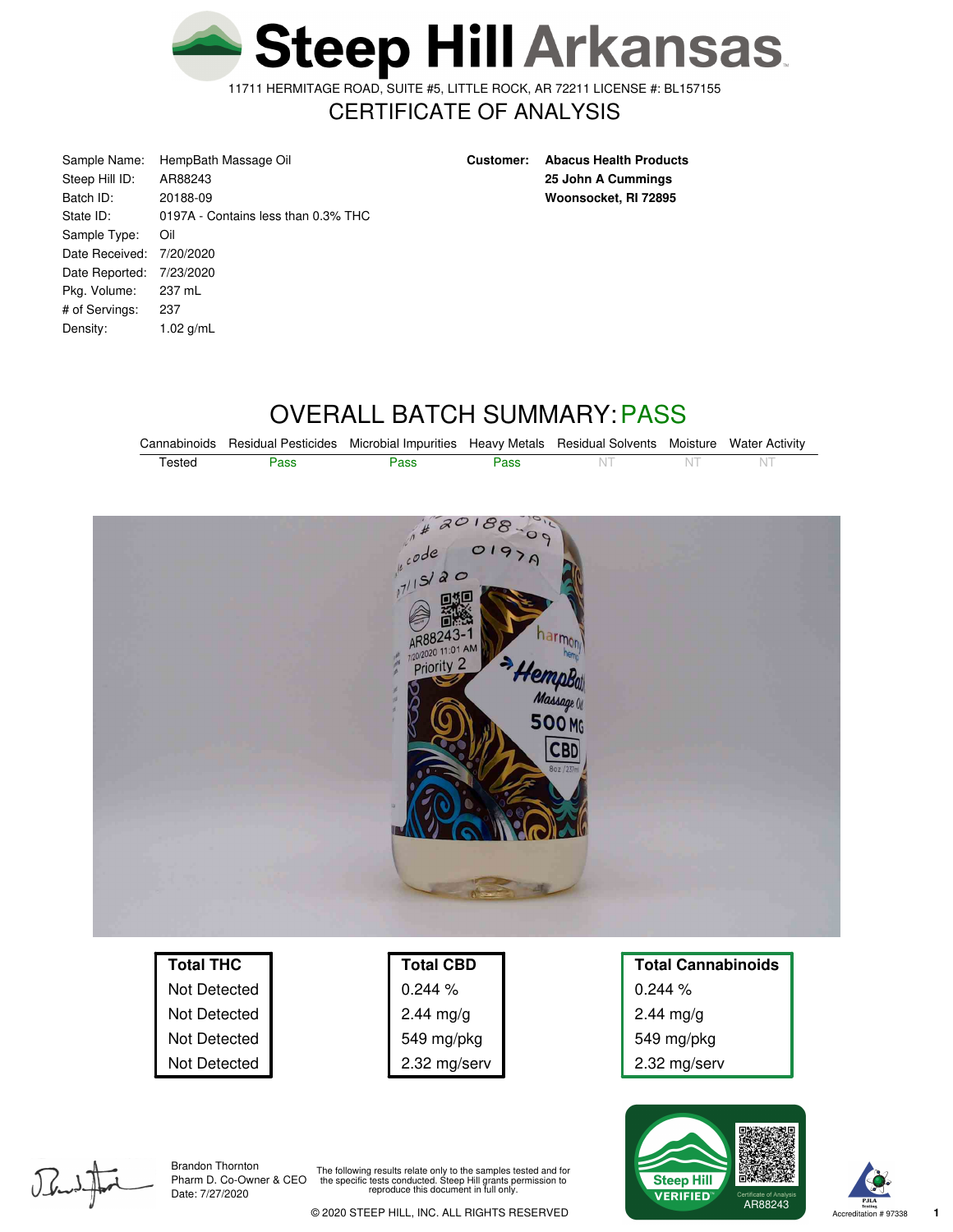Steep Hill Arkansas

11711 HERMITAGE ROAD, SUITE #5, LITTLE ROCK, AR 72211 LICENSE #: BL157155

## CERTIFICATE OF ANALYSIS

### **Cannabinoid Results 7/21/2020**

Standard potency analysis utilizing Ultra High Performance Liquid Chromatography (UHPLC; SOP-068-AR)

| Analyte     | ℅         | mg/g      | mg/pkg    | mg/serv   | $LOD$ mg/g | $LOQ$ mg/g |
|-------------|-----------|-----------|-----------|-----------|------------|------------|
| <b>CBC</b>  |           | NF        | NT        | NT        | NT         | NT         |
| <b>CBD</b>  | 0.244     | 2.44      | 549       | 2.32      | 0.000880   | 0.00293    |
| <b>CBDA</b> | <b>ND</b> | <b>ND</b> | <b>ND</b> | <b>ND</b> | 0.00240    | 0.00800    |
| CBDV        | NT        | NT        | NT        | NT        | NT         | NT         |
| <b>CBG</b>  | NT        | NT        | NT        | NT        | NT         | NT         |
| CBGA        | NT        | NT        | NT        | NT        | NT         | NT         |
| <b>CBN</b>  | NT        | NT        | NT        | NT        | NT         | NT         |
| <b>THC</b>  | <b>ND</b> | <b>ND</b> | <b>ND</b> | <b>ND</b> | 0.00127    | 0.00424    |
| delta-8-THC | NT        | NT        | NT        | NT        | NT         | NT         |
| <b>THCA</b> | <b>ND</b> | <b>ND</b> | <b>ND</b> | <b>ND</b> | 0.00180    | 0.00601    |
| <b>THCV</b> | NT        | NT        | NT        | NT        | NT         | NT         |
| Total       | 0.244     | 2.44      | 549       | 2.32      |            |            |

#### **Terpenoid Results NT**

Standard terpene analysis utilizing Gas Chromatography – Mass Spectrometry (GC-MS; SOP-069-AR) This method is not included in our ISO accreditation scope.

| Analyte                | %              | mq/q      | mg/mL | LOD mg/g | $LOQ$ mg/g | Analyte                | %         | mg/g           | mg/mL | $LOD$ mg/g | $LOQ$ mg/g |
|------------------------|----------------|-----------|-------|----------|------------|------------------------|-----------|----------------|-------|------------|------------|
| $\alpha$ -Bisabolol    | NT             | N1        | NT    | NT       | NT.        | Linalool               | NT        | N.             | NT    | NT         | <b>NT</b>  |
| endo-Borneol           | NT             | NT        | NT    | NT       | NT         | Menthol                | NT        | NT             | NT    | NT         | NT         |
| Camphene               | NT             | NT        | NT    | NT       | NT         | <b>B-Myrcene</b>       | NT        | NT             | NT    | NT         | NT         |
| Camphor                | NT             | NT        | NT    | NT       | NT         | Nerol                  | NT        | <b>NT</b>      | NT    | NT         | NT         |
| 3-Carene               | NT             | NT        | NT    | NT       | NT         | cis-Nerolidol          | NT        | NT             | NT    | NT         | NT         |
| Caryophyllene Oxide    | NT             | <b>NT</b> | NT    | NT       | NT         | trans-Nerolidol        | NT        | N1             | NT    | NT         | NT         |
| <b>B-Caryophyllene</b> | NT             | NT        | NT    | NT       | NT         | cis-β-Ocimene          | NT        | N <sub>1</sub> | NT    | NT         | NT         |
| $\alpha$ -Cedrene      | NT             | <b>NT</b> | NT    | NT       | NT         | trans-ß-Ocimene        | NT        | N <sub>1</sub> | NT    | NT         | NT         |
| Cedrol                 | NT             | NT        | NT    | NT       | NT         | $\alpha$ -Phellandrene | NT        | NT             | NT    | NT         | NT         |
| Eucalyptol             | NT             | <b>NT</b> | NT    | NT       | NT         | $\alpha$ -Pinene       | <b>NT</b> | N1             | NT    | NT         | NT         |
| <b>B-Farnesene</b>     | NT             | NT        | NT    | NT       | NT         | <b>B-Pinene</b>        | NT        | NT             | NT    | NT         | NT         |
| Fenchol                | NT             | NT        | NT    | NT       | NT         | Pulegone               | NT        | NT             | NT    | NT         | NT         |
| Fenchone               | NT             | NT        | NT    | NT       | NT         | Sabinene               | NT        | <b>NT</b>      | NT    | NT         | NT         |
| Geraniol               | NT             | NT        | NT    | NT       | NT         | Sabinene Hydrate       | NT        | NT             | NT    | NT         | NT         |
| Geranyl Acetate        | <b>NT</b>      | <b>NT</b> | NT    | NT       | NT         | $\alpha$ -Terpinene    | NT        | NT             | NT    | NT         | NT         |
| Guaiol                 | N <sub>1</sub> | NT        | NT    | NT       | NT         | $\gamma$ -Terpinene    | NT        | N <sub>1</sub> | NT    | NT         | NT         |
| α-Humulene             | NT             | <b>NT</b> | NT    | NT       | NT         | Terpineol              | NT        | N <sub>1</sub> | NT    | NT         | NT         |
| Isoborneol             | NT             | NT        | NT    | NT       | NT         | Terpinolene            | NT        | NT             | NT    | NT         | NT         |
| Isopulegol             | NT             | <b>NT</b> | NT    | NT       | NT         | Valencene              | NT        | N1             | NT    | NT         | NT         |
| Limonene               | NT             | <b>NT</b> | NT    | NT       | NT         | Total                  | NT        | NT             | NT    | NT         | NT         |

ND: Not Detected NT: Not Tested LOQ: Limit of Quantitation LOD: Limit of Detection





Brandon Thornton Date: 7/27/2020

Prefollowing results relate only to the samples tested and for<br>Pharm D. Co-Owner & CEO the specific tests conducted. Steep Hill grants permission to<br>Date: 7/97/2020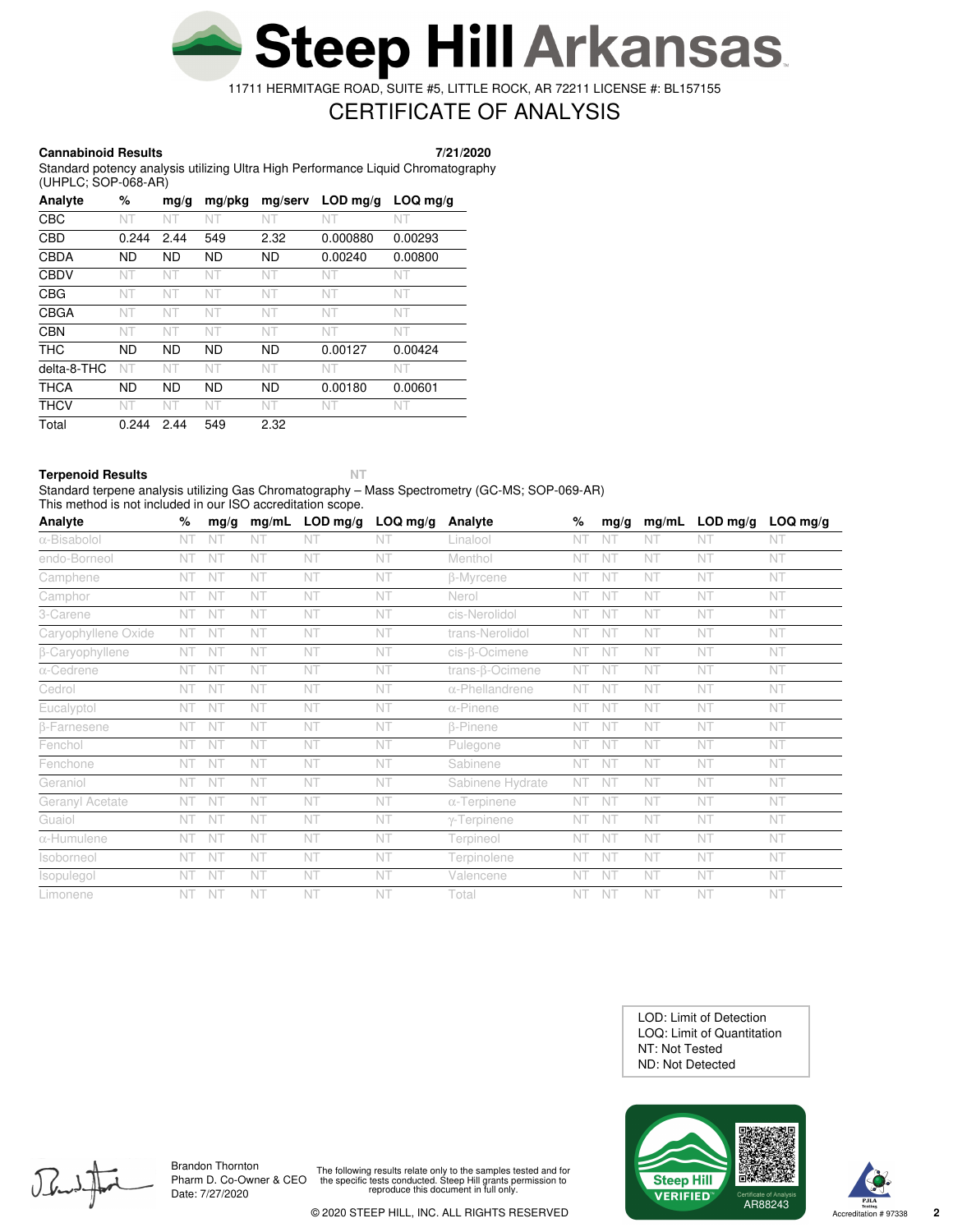

11711 HERMITAGE ROAD, SUITE #5, LITTLE ROCK, AR 72211 LICENSE #: BL157155

### CERTIFICATE OF ANALYSIS

### **Residual Pesticides Results Pass 7/21/2020**

Residual pesticide analysis utilizing Liquid and Gas Chromatography – Mass Spectrometry (LC-MSMS + GC-MSMS;

| $SOP-070-AR + SOP-073-AR$ - Limit units: $ug/g = ppm$ |           |           |                |                |               |                    |           |           |              |               |               |
|-------------------------------------------------------|-----------|-----------|----------------|----------------|---------------|--------------------|-----------|-----------|--------------|---------------|---------------|
| Analyte                                               | Pass/Fail | $\mu$ g/g |                | Limit LOD µg/g | LOQ $\mu$ g/g | Analyte            | Pass/Fail | $\mu$ g/g | Limit        | LOD $\mu$ g/g | $LOQ \mu g/g$ |
| Abamectin                                             | Pass      | <b>ND</b> | 0.5            | 0.167          | 0.557         | Imazalil           | Pass      | <b>ND</b> | 0.2          | 0.0215        | 0.0717        |
| Acephate                                              | Pass      | <b>ND</b> | 0.4            | 0.0130         | 0.0434        | Imidacloprid       | Pass      | <b>ND</b> | 0.4          | 0.0101        | 0.0338        |
| Acequinocyl                                           | Pass      | <b>ND</b> | $\overline{c}$ | 0.186          | 0.621         | Kresoxim-methyl    | Pass      | <b>ND</b> | 0.4          | 0.00897       | 0.0299        |
| Acetamiprid                                           | Pass      | <b>ND</b> | 0.2            | 0.0131         | 0.0438        | Malathion          | Pass      | <b>ND</b> | 0.2          | 0.00624       | 0.0208        |
| Aldicarb                                              | Pass      | <b>ND</b> | 0.4            | 0.0838         | 0.279         | Metalaxyl          | Pass      | <b>ND</b> | 0.2          | 0.00920       | 0.0307        |
| Azoxystrobin                                          | Pass      | <b>ND</b> | 0.2            | 0.0118         | 0.0394        | Methiocarb         | Pass      | <b>ND</b> | 0.2          | 0.00886       | 0.0295        |
| Bifenazate                                            | Pass      | <b>ND</b> | 0.2            | 0.00825        | 0.0275        | Methomyl           | Pass      | <b>ND</b> | 0.4          | 0.0133        | 0.0442        |
| Bifenthrin                                            | Pass      | <b>ND</b> | 0.2            | 0.0664         | 0.221         | Methyl Parathion   | Pass      | <b>ND</b> | 0.2          | 0.0148        | 0.0433        |
| <b>Boscalid</b>                                       | Pass      | <b>ND</b> | 0.4            | 0.0211         | 0.0702        | <b>MGK-264</b>     | Pass      | <b>ND</b> | 0.2          | 0.00197       | 0.00492       |
| Carbaryl                                              | Pass      | <b>ND</b> | 0.2            | 0.00788        | 0.0263        | Myclobutanil       | Pass      | <b>ND</b> | 0.2          | 0.0111        | 0.0370        |
| Carbofuran                                            | Pass      | <b>ND</b> | 0.2            | 0.00927        | 0.0309        | Naled              | Pass      | <b>ND</b> | 0.5          | 0.0198        | 0.0661        |
| Chlorantraniliprole                                   | Pass      | <b>ND</b> | 0.2            | 0.0144         | 0.0481        | Oxamyl             | Pass      | <b>ND</b> | $\mathbf{1}$ | 0.0187        | 0.0624        |
| Chlorfenapyr                                          | Pass      | <b>ND</b> | $\mathbf{1}$   | 0.0148         | 0.0433        | Paclobutrazol      | Pass      | <b>ND</b> | 0.4          | 0.0157        | 0.0524        |
| Chlorpyrifos                                          | Pass      | <b>ND</b> | 0.2            | 0.0134         | 0.0447        | Permethrins        | Pass      | <b>ND</b> | 0.2          | 0.0138        | 0.0403        |
| Clofentezine                                          | Pass      | <b>ND</b> | 0.2            | 0.0185         | 0.0617        | Phosmet            | Pass      | <b>ND</b> | 0.2          | 0.0139        | 0.0463        |
| Cyfluthrin                                            | Pass      | <b>ND</b> | $\mathbf{1}$   | 0.0226         | 0.0659        | Piperonyl Butoxide | Pass      | <b>ND</b> | $\mathbf{2}$ | 0.00911       | 0.0304        |
| Cypermethrin                                          | Pass      | <b>ND</b> | $\mathbf{1}$   | 0.0226         | 0.0679        | Prallethrin        | Pass      | <b>ND</b> | 0.2          | 0.0302        | 0.101         |
| Daminozide                                            | Pass      | <b>ND</b> | 1              | 0.0270         | 0.0901        | Propiconazole      | Pass      | <b>ND</b> | 0.4          | 0.00648       | 0.0216        |
| Diazinon                                              | Pass      | <b>ND</b> | 0.2            | 0.00957        | 0.0319        | Propoxur           | Pass      | <b>ND</b> | 0.2          | 0.00711       | 0.0237        |
| DDVP (Dichlorvos)                                     | Pass      | <b>ND</b> | 0.1            | 0.0126         | 0.0420        | Pyrethrins         | Pass      | <b>ND</b> | 1            | 0.0100        | 0.0335        |
| Dimethoate                                            | Pass      | <b>ND</b> | 0.2            | 0.0132         | 0.0441        | Pyridaben          | Pass      | <b>ND</b> | 0.2          | 0.0152        | 0.0505        |
| Ethoprophos                                           | Pass      | <b>ND</b> | 0.2            | 0.0129         | 0.0428        | Spinosad           | Pass      | <b>ND</b> | 0.2          | 0.0172        | 0.0572        |
| Etofenprox                                            | Pass      | <b>ND</b> | 0.4            | 0.0182         | 0.0606        | Spiromesifen       | Pass      | <b>ND</b> | 0.2          | 0.0149        | 0.0497        |
| Etoxazole                                             | Pass      | <b>ND</b> | 0.2            | 0.0147         | 0.0489        | Spirotetramat      | Pass      | <b>ND</b> | 0.2          | 0.00725       | 0.0242        |
| Fenoxycarb                                            | Pass      | <b>ND</b> | 0.2            | 0.0117         | 0.0389        | Spiroxamine        | Pass      | <b>ND</b> | 0.4          | 0.0221        | 0.0737        |
| Fenpyroximate                                         | Pass      | <b>ND</b> | 0.4            | 0.00941        | 0.0313        | Tebuconazole       | Pass      | <b>ND</b> | 0.4          | 0.00658       | 0.0219        |
| Fipronil                                              | Pass      | <b>ND</b> | 0.4            | 0.0183         | 0.0608        | Thiacloprid        | Pass      | <b>ND</b> | 0.2          | 0.00772       | 0.0258        |
| Flonicamid                                            | Pass      | <b>ND</b> | 1              | 0.0233         | 0.0776        | Thiamethoxam       | Pass      | <b>ND</b> | 0.2          | 0.00773       | 0.0258        |
| Fludioxonil                                           | Pass      | <b>ND</b> | 0.4            | 0.0221         | 0.0735        | Trifloxystrobin    | Pass      | <b>ND</b> | 0.2          | 0.00951       | 0.0317        |
| Hexythiazox                                           | Pass      | <b>ND</b> | 1              | 0.00969        | 0.0323        |                    |           |           |              |               |               |

**Heavy Metals Results Pass 7/23/2020** Heavy metals analysis utilizing Inductively Coupled Plasma Mass Spectrometry (ICP-MS; SOP-072-AR) - **Limit units: µg/kg**

| Analyte | Pass/Fail ug/kg |             |     | Limit LOD ug/kg LOQ ug/kg |      |
|---------|-----------------|-------------|-----|---------------------------|------|
| Arsenic | Pass            | ND.         | 200 | 1.44                      | 4.81 |
| Cadmium | Pass            | $<$ LOQ 200 |     | 0.471                     | 1.57 |
| Lead    | Pass            | $<$ LOQ 500 |     | 1.25                      | 4.17 |
| Mercury | Pass            | < LOQ       | 100 | 0.772                     | 2.57 |

#### **Moisture Results NT**

Moisture content analysis utilizing Moisture Balance (MB; SOP-055-AR)

#### **Analyte Pass/Fail % Limit**

| Moisture | NT NT |  |
|----------|-------|--|
|----------|-------|--|

**Microbial Impurities Results Pass 7/21/2020** Microbiological screening utilizing 3M Petrifilm (SOP-700-AR) - **Limit units: CFU/g**

| Analyte              | Pass/Fail   | <b>Result Limit LOQ</b> |        |                        |
|----------------------|-------------|-------------------------|--------|------------------------|
| Coliform             | <b>Pass</b> | ND.                     |        | Not Detected in 1 gram |
| General E. coli $NT$ |             | - NT -                  | - NT - | <b>INT</b>             |
| Salmonella           |             | NT -                    | NT NT  |                        |

**Water Activity Results NT** Water activity analysis utilizing Water Activity Meter (WAM; SOP-059-AR) - **Limit units: Aw**

| Analyte               | Pass/Fail Aw Limit |       |  |
|-----------------------|--------------------|-------|--|
| <b>Water Activity</b> |                    | NT NT |  |



Brandon Thornton Pharm D. Co-Owner & CEO Date: 7/27/2020

The following results relate only to the samples tested and for the specific tests conducted. Steep Hill grants permission to reproduce this document in full only.